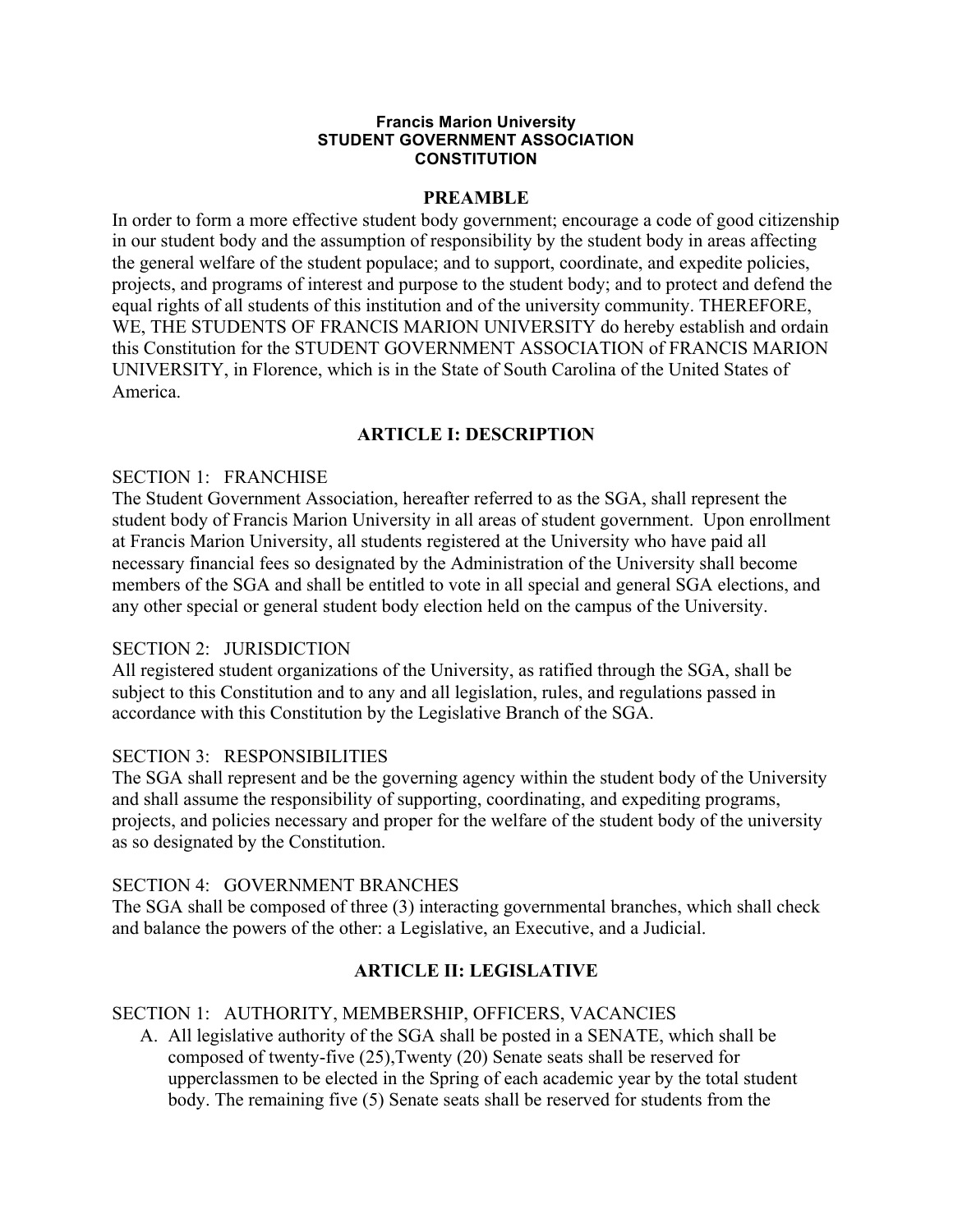incoming freshman class to be elected by the total student body during the Fall semester of each year. The Vice President of the SGA shall be President of the Senate and shall have no vote unless the membership of the Senate is equally divided on a vote of the body.

- B. The Senate shall elect by majority vote a President Pro-Tempore from its membership who shall preside over the Senate in the absence of the Vice President of the SGA or when he/she shall exercise the Office of the President of the SGA.
- C. The Secretary of the SGA shall be the Clerk of the Senate and shall have no vote. He/she shall keep and record all proceedings of the Senate. In the event that the Secretary of the SGA is unable to act in this capacity, the President of the Senate shall appoint a Recording Clerk of the Senate to fulfill such obligation.
- D. Other officers of the Senate shall be a Parliamentarian, a Sergeant-At-Arms, a Historian, and a Chaplain of the Senate to be appointed by the President of the Senate and approved by a majority vote of the Senate. Such officers may be elected members of the Senate.
- E. In the event that a Senate seat shall be vacated between regular Fall and Spring SGA elections, the membership of the Senate shall select from those petitioning, individuals to fill such vacancies. Should a vacancy of a Senate seat occur following the SGA Spring election, but preceding the SGA Fall election, such vacancies shall be filled during the SGA Fall election.

## SECTION 2: DUTIES AND POWERS OF THE SENATE

- A. The Senate shall pass and adopt any and all legislation, rules, and regulations necessary and proper for the fulfillment of the responsibilities of the SGA, with the approval of the President of the University's signature.
- B. The Senate shall approve or reject, by a two-thirds (2/3) majority vote, all appointments made by the President of the SGA to positions and committees within the Executive branch and within the SGA, and to all student-faculty committees of the University. The same vote shall be required to approve the dismissal of any such appointment as issued by the President of the SGA.
- C. The Senate shall override the veto of the President of the SGA by a three-fourths (3/4) majority vote of its membership on any legislation which the President may deem unfavorable.
- D. The Senate shall establish a standard of procedures for the operations of the SGA, which shall be entitled **The SGA Code of Laws**. This Code of Laws shall be updated semiannually by the Secretary of the SGA. Such updates shall result in the inclusion of all legislation passed during the interim.
- E. The Senate shall approve or reject, by a vote of a majority of its membership, the annual Budget of the SGA as proposed by the President of the SGA each academic year. Such a budget shall be proposed to the Senate by no later than the third  $(3<sup>rd</sup>)$  week in September of each academic year. The Senate shall also approve or reject, by a majority vote, any disbursements of SGA funds as proposed by any act of legislation. Any governmental branch, institution, committee, or official of the SGA shall not exceed their established monetary amounts. These amounts shall be determined by a standard adopted by the Senate.
- F. The Senate shall establish standing committees and approve or reject, by a majority vote, any appointments to these as made by the President of the Senate.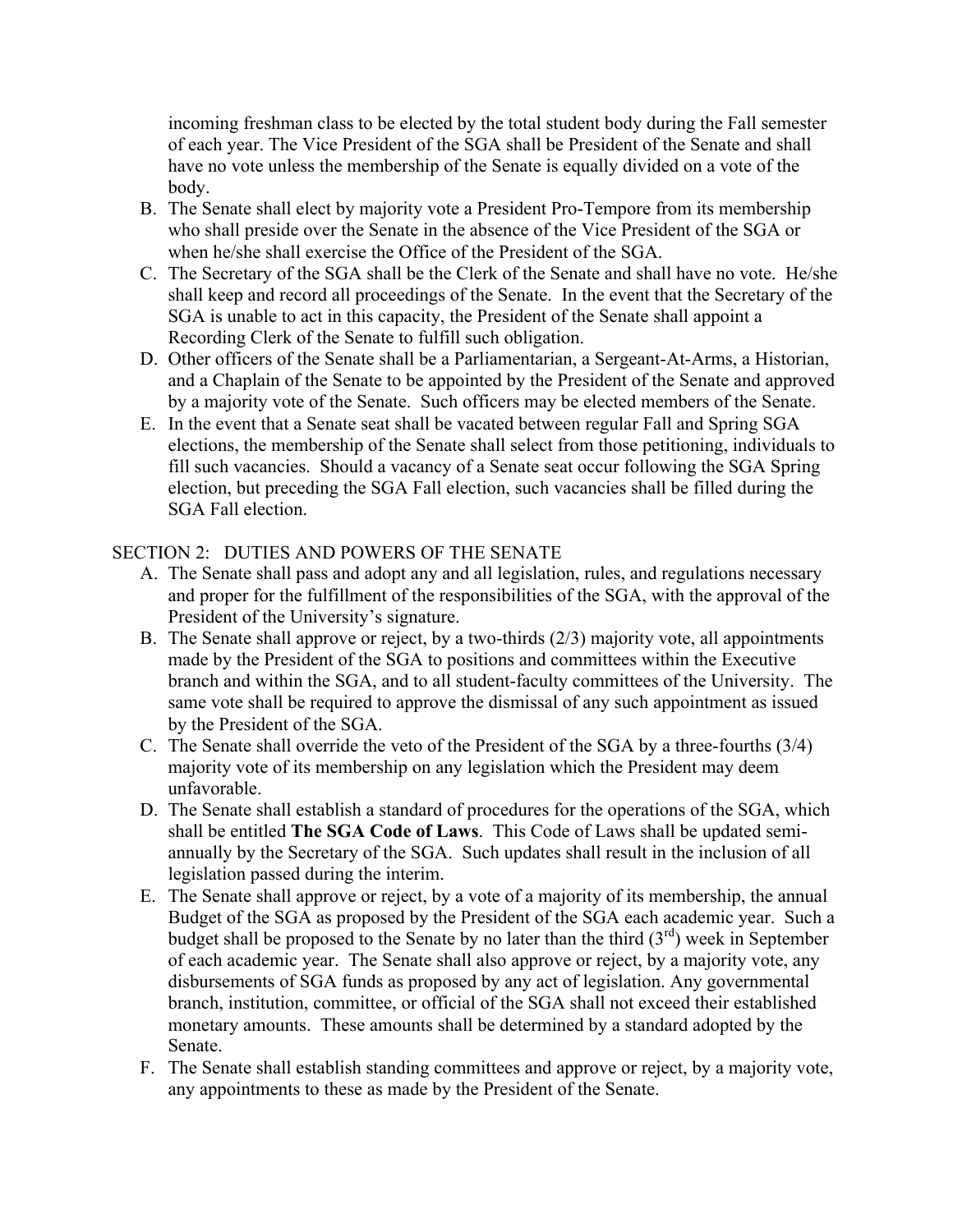- G. The Senate shall approve arrangements for conducting any and all SGA elections and for holding referenda on significant issues by the student body of the University. The organization, operation, and ballot counting for all elections and referenda shall be carried out by the Election Commission. This commission shall consist of five (5) members of the Senate and/or members of the SGA agencies appointed by the President of the Senate and approved by the Senate. The members of the commission may not be candidates for office in any election while they are members of the commission. The Senate, by a majority vote, shall also confirm the results of any said elections.
- H. The Senate shall approve arrangements for conducting any screening and selection process of members and officers for the Judicial Branch of SGA and agencies of SGA, which shall be carried out by the Selection Commission. This commission shall be presided by the Judiciary, Oversight, and Rules Committee Chairman. This commission shall be consisted of at least five (5) members appointed by the President of the Senate and approved by the Senate. The members of the commission may not be candidates for office within any of the agencies of SGA. The results of the selection commission shall be presented to President of SGA. The President of SGA shall then present his nominations to the Senate for confirmation.

## SECTION 3: IMPEACHMENT PROCEEDINGS AND REMOVAL FROM OFFICE

- A. Any and all elected and appointed officials and officers of the SGA, and any agency thereof, may be impeached and thereby removed from any such office or position of honor, trust, or responsibility if found guilty of negligence in the performance of duties, blatant misconduct, any action which subject him/her to disciplinary action by the University or any agency thereof, bribery, fraud, or conviction of any misdemeanor or felony against any local, state, or federal law.
- B. The Senate shall have the sole power of trial and impeachment of any official or officer, elected or appointed, of the SGA and any agency thereof.
- C. A two-thirds (2/3) majority vote of the Senate shall be required to hear a trial after a proper investigation has been conducted by the Senate, into charges levied against an SGA official or officer.
- D. When sitting for this purpose, the President of the SGA shall preside over the trial. When the President of the SGA is tried, the Chief Justice of the Judicial Council shall preside.
- E. No elected or appointed official or officer of the SGA or any agency thereof shall be convicted without the concurrence of a two-thirds (2/3) majority vote of the Senate membership.
- F. Judgment in cases of impeachment shall not extend further than removal from the office and disqualification to hold any office, elective or appointive, within the SGA. However, the convicted party shall nevertheless be liable and subject to any and all regulations of the University, and to all local, state, and federal laws.
- G. Any and all officials and officers of the SGA of either governmental branch shall automatically have their offices and positions vacated for failure to maintain the required grade point average of that office or position, as so determined by procedures for the operations of the SGA, as adopted by the Senate.

### SECTION 4: MEETINGS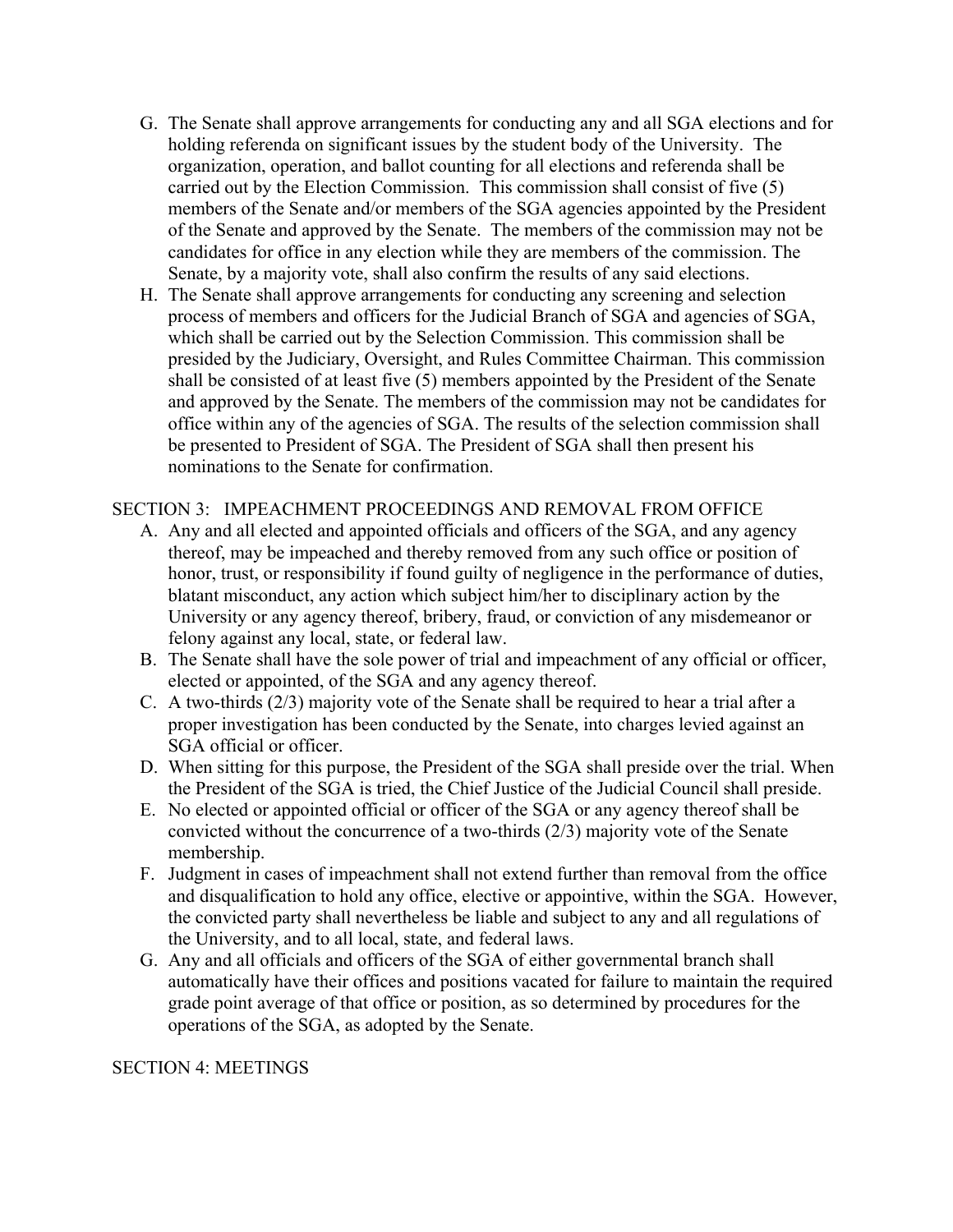- A. The Senate shall meet at least twice each month of the academic year in regular session. Should circumstances arise wherein it would prohibit the conducting of two (2) sessions of the Senate for a given month, the Senate may elect to forego one (1) meeting as determined by a two-thirds (2/3) majority vote of the body.
- B. The Senate may procure speakers to appear before the body from time to as so determined by a majority vote of the body.
- C. The President of the SGA may call the Senate into a special session whenever he/she may deem such action appropriate and necessary. At such time, the President of the Senate shall retain the right to preside over such session. The President of the SGA shall notify the membership of the Senate in writing at least twelve (12) hours prior to the convening of such a session, stating the reason for such a special session of the Senate.
- D. All meetings of the Senate shall be open to the student body, faculty, and administration of the University, unless otherwise determined by a two-thirds (2/3) majority vote of the Senate or at the discretion of the President of the Senate with a majority vote of approval from the membership of the Senate.

## SECTION 5: PROHIBITION UPON SENATORS

- A. A Senator shall automatically have his/her seat vacated if he/she should miss more than two (2) sessions of the Senate per semester **or more than two (2) committee meetings**, without proper approval as determined by the President of the Senate, or if he/she shall fail to maintain the required grade point average of that office as so determined by a standard for the operations of the SGA, as adopted by the Senate.
- **B. A senator shall automatically receive one unexcused absence if he/she shall be tardy to two (2) sessions and/or meetings of the Senate. A senator shall be considered tardy if he/she arrives late to a meeting or session and/or if he/she leaves a meeting or session before it adjourns. After two unexcused absences, a senator may be dismissed from the senate at the discretion of the Vice President of SGA.**
- C. A Senator shall hold no other elected or appointed office or position within the Executive or Judicial branches of the SGA, excluding appointments to special committees within and of the SGA, which may at times be created for defined purposes for a specific, limited time.
- D. A Senator shall be a student of the University.

## SECTION 6: ORGANIZATION AND RULES OF THE SENATE

- A. The Senate shall establish, for the whole SGA, a standard of procedures for the operations of the SGA in **The SGA Code of Laws.**
- B. The Senate shall establish for itself all rules and regulations of the body which shall determine the rule of its proceedings, punish its members for disorderly behavior or misconduct, expel a member from the body with the concurrence of a two-thirds (2/3) majority vote, establish a quorum for meetings, and shall keep a record of its proceedings with the Clerk of the Senate.

## SECTION 7: OATH OF OFFICE

A. Before he/she may assume office and the duties, powers, and privileges of membership in and of the Senate, a newly elected Senator shall receive the following affirmation within thirty (30) days of his/her election: "I do solemnly swear or affirm that I will faithfully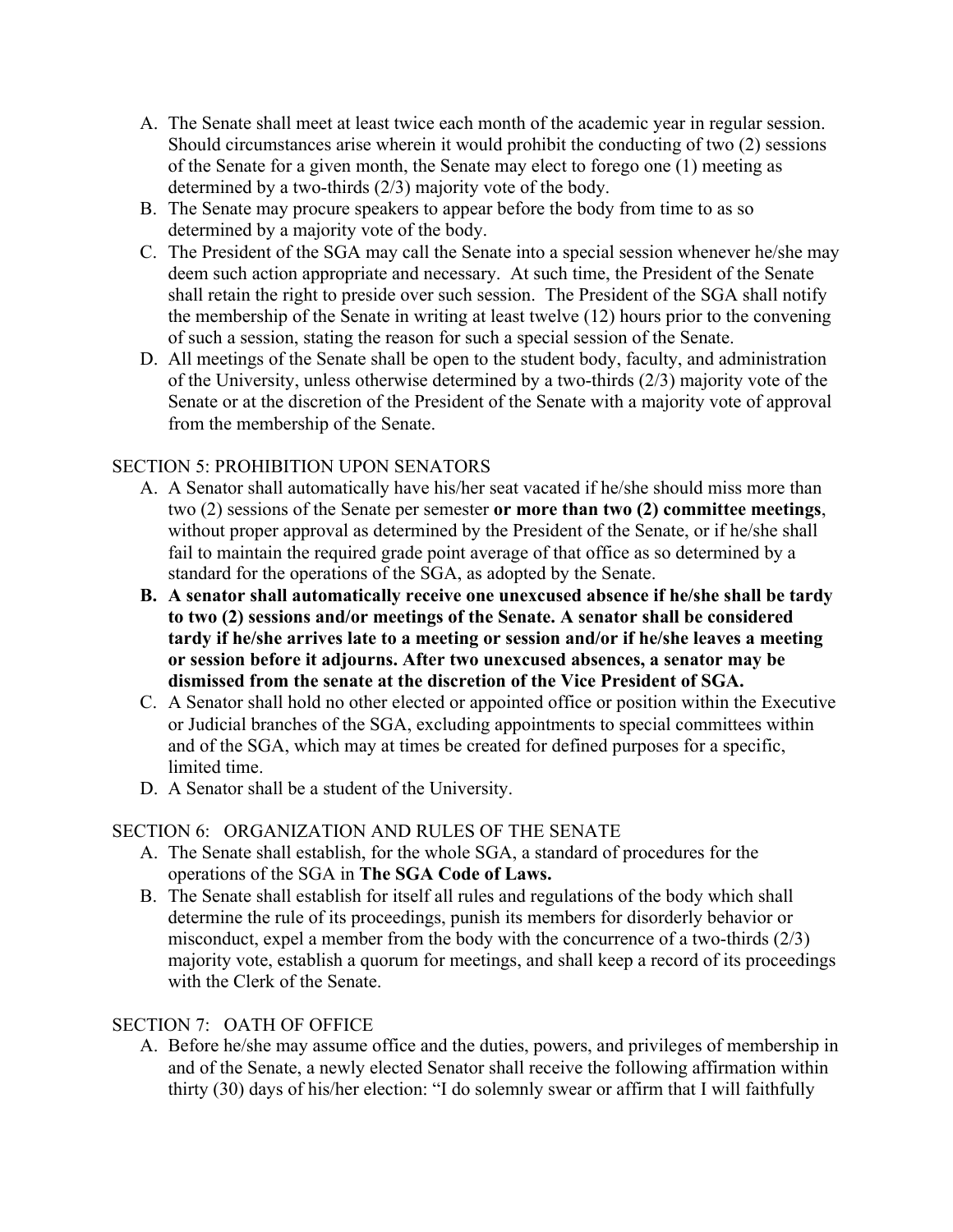uphold the duties and office of membership into the Senate of the Student Government Association of Francis Marion University to which I have been entrusted by my fellow students. In all my actions as a member of this body, I shall uphold the constitution of the Student Government Association and represent my constituency with fairness and concern during my tenure in the Senate."

B. Oaths of Office to newly elected members of the Senate shall be administered by the President of the Senate.

## **ARTICLE III: EXECUTIVE**

### SECTION 1: EXECUTIVE AUTHORITY AND TERM

The Executive Authority of the SGA shall be vested in an Executive Council, which shall consist of the following: President, Vice President, Secretary, and Treasurer. These "Executive Officers of the SGA" shall hold office for the term of one (1) year. This year shall consist of the period beginning with the date and time of swearing in and end at the date and time at which a successor is sworn in and/or 365 calendar days. An Executive Officer of the SGA may be reelected to his/her office, but may serve no more than two (2) terms.

### SECTION 2: QUALIFICATIONS

- A. The Executive Officers of the SGA shall meet the regulations and qualifications for office as determined for the operation of the SGA as adopted by the Senate. They must meet these qualifications as a candidate for their respective offices and continue to meet these qualifications throughout their terms of office. The Executive Officers are not further prohibited from holding any other SGA position or office, appointed or elected, in the Judicial Branch. The Executive Officers are prohibited from seeking or holding their offices if under academic disciplinary penalty, as imposed by the University.
- B. Should an Executive Officer fail to meet at least one qualification for office, he/she shall be removed from office and the office shall be declared vacant. Should the President be removed, the Vice President at said time shall become Acting president of the SGA, until such time as the Senate shall confirm his/her assumption of the duties and powers of the President and declare him/her President. He/she shall then nominate a new Vice President of the SGA, who shall take office upon a majority vote of approval by the Senate.

### SECTION 3: THE PRESIDENT OF THE SGA

- A. DUTIES AND POWERS
- 1. The President shall act as the presiding officer of the SGA.
- 2. The President shall act as the official representative of the Executive Council and Chief Executive of the SGA.
- 3. The President shall call and preside over meetings of the Executive Council and all student government assemblies.
- 4. The President may propose legislation to the Senate for debate and action.
- 5. The President may veto any Senate legislation no later than Reading Day of the Spring semester, which he/she may deem unfavorable.
- 6. The President shall submit to the Judicial Council cases of individual or collective misconduct and/or conflict between SGA institutions or within SGA governmental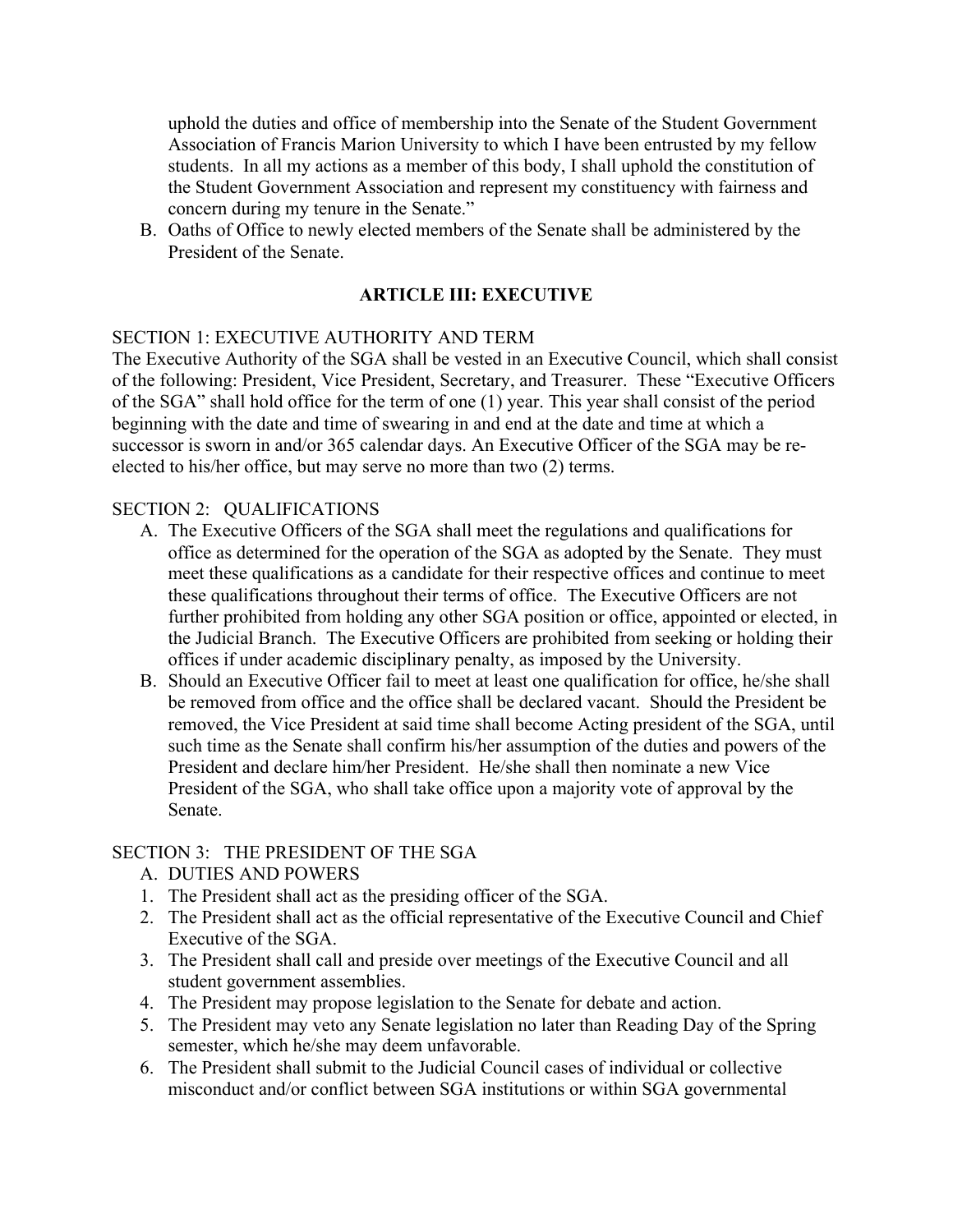branches, or of matters pertaining to campus organizations chartered through the SGA, or any other possible combination therefore mentioned, whether it is an individual or a collective group.

- 7. The President shall nominate for approval by the Senate, Justices to the Judicial Council and Members and Officers of Agencies to fill any and all unexpired terms created by vacancies and to fill all vacant Judicial Council and Agencies seats arising out of the expiration of terms.
- 8. The President shall propose to the Senate, for adoption for the operation of the SGA, a budget for the SGA for the academic year.
- 9. The President shall nominate students, for approval by the Senate and confirmation by the President of the University, to serve on the University's student-faculty committees.
- 10. The President may form necessary standing and temporary committees and commissions with approval of the Senate.
- 11. The President may remove members and chairpersons of committees and commissions with approval of the Senate.
- 12. The President shall address the Legislative and Judicial branches of the SGA in joint session during the first session of the Senate, in the month of January of each academic year to deliver a State of the SGA report to that date.
- 13. The President may call the Senate into special, emergency session should he/she deem such action as necessary and appropriate to take specific action on a certain issue, or issues incumbent upon the SGA or the student body, provided that proper notice has been issued to the membership of the Senate.

### B. SUCCESSION TO THE PRESIDENCY

- 1. In case of the removal of the President of the SGA from office, or of his/her resignation, death, or inability to discharge the duties and powers of the office; the Vice President of the SGA shall become Acting President and shall officially assume the duties and powers of the President upon confirmation by the Senate, who shall declare him/her President. He/she shall then nominate a new Vice President of the SGA who shall take his/her office upon approval by the Senate. In the case of the removal, resignation, death, or inability of the President and Vice President of the SGA, the President Pro-Tempore of the Senate shall become Acting President and shall adhere to the aforementioned, prescribed procedure. Special elections by the student body for the Executive offices vacated shall be called by the Senate in a majority vote should the President Pro-Tempore of the Senate be unable to exercise the prescribed duties.
- 2. In the event that prior to his/her entering into office, the President Elect is unable for any reason to be installed as President; the Vice President Elect shall become President Elect and shall be sworn in as President of the SGA on the designated installation date and time. After he/she shall enter into the office of President in such manner, he/she shall nominate a new Vice President of the SGA who shall take office upon confirmation approval by the Senate. In the event that both the President Elect and Vice President Elect, prior to entering into office, are unable for any reason to be installed as President and Vice President of the SGA; new elections by the student body for these offices shall be conducted immediately as determined by the Senate, and the new President Elect and Vice President Elect of the SGA shall take their respective offices upon confirmation of the election results by the Senate.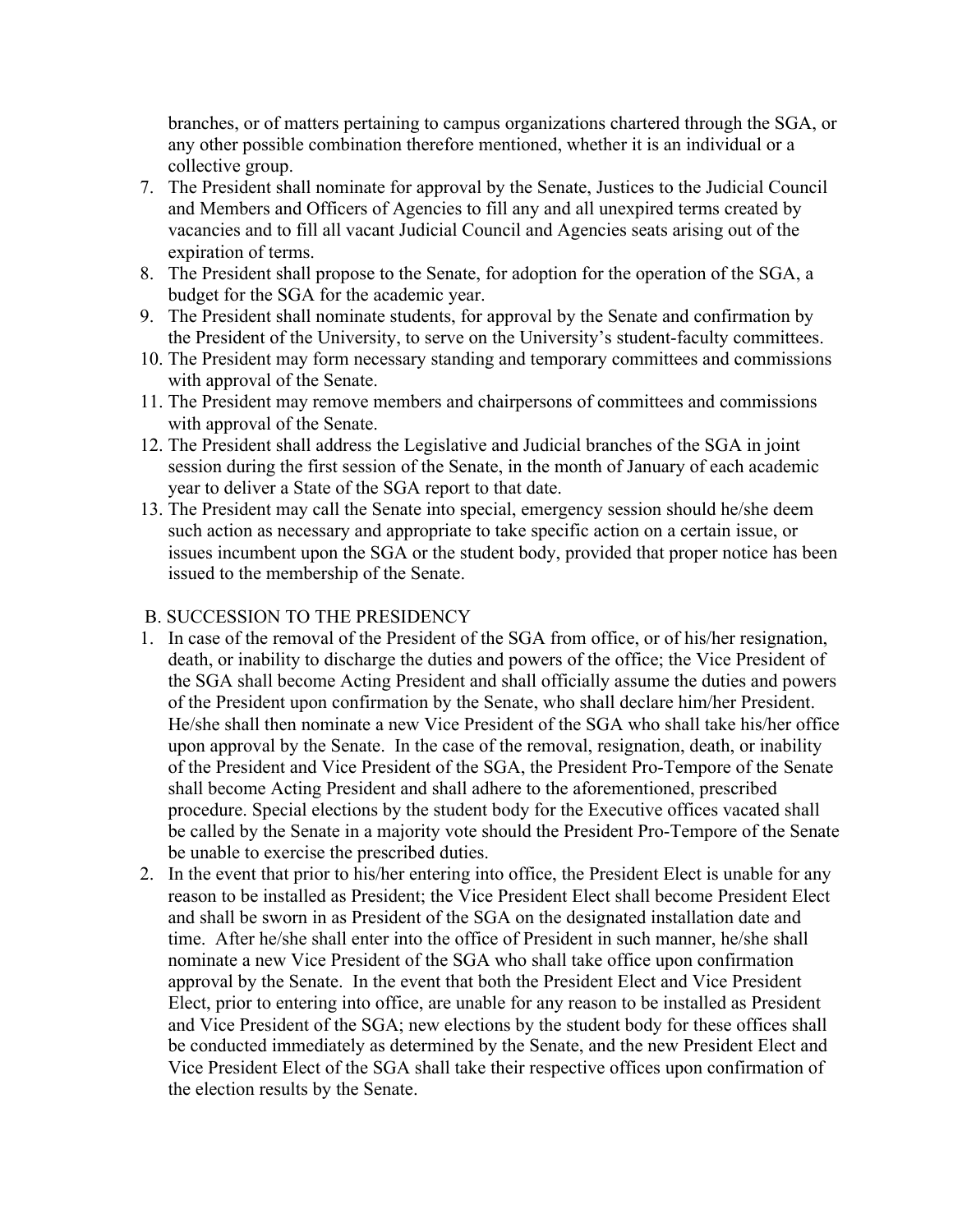## C. PRESIDENTIAL OATH OF OFFICE

Before he/she may enter on the execution of the office of President of the SGA, he/she shall take the following oath as administered by the Chief Justice of the SGA, or a fellow Associate Justice: "I, (name), do solemnly swear that I will faithfully execute the Office of President of the Student Government Association of Francis Marion University and that I shall uphold, protect, and defend to the best of my ability the Constitution of the Student Government Association, and that I shall exercise the duties and powers of the Office of the President with utmost integrity and equity."

## SECTION 4: THE VICE PRESIDENT OF THE SGA

- A. DUTIES, POWERS, AND OATH OF OFFICE
- 1. The Vice President of the SGA shall assume the duties of the President, in the absence of the President or in the case of his/her inability to perform the duties as President as determined by a four-fifths (4/5) vote of the Senate.
- B. The Vice President shall serve as President of the Senate.
- C. The Vice President shall appoint standing Senate committee chairpersons upon approval of the Senate, and the membership thereof upon approval of the Senate.
- D. The Vice President may form temporary and ad hoc committees of the Senate and appoint the membership and chairpersons thereof upon approval of the Senate.
- E. The Vice President shall appoint a Recording Senate Clerk for the Senate in the absence of the Clerk of the Senate.
- F. The Vice President shall appoint all other officers of the Senate.
- G. Before he/she may enter on the execution of the office as Vice President of the SGA, he/she shall take the following oath as administered by a Justice of the Judicial Council of SGA: "I, (name), solemnly swear that I will execute the Office of Vice President of the Student Government Association of Francis Marion University to the utmost of my ability, and that I shall act in the best interests of the students of this institution, and shall uphold the Constitution of the Student Government Association.

## SECTION 5: THE SECRETARY OF THE SGA

## A. DUTIES, POWERS AND OATH OF OFFICE

1. The Secretary of the SGA shall be responsible for the recording, documentation, and maintenance of all minutes, reports, and records of the Executive, Legislative, and Judicial governmental branches of the SGA, any and all committees, commissions, or agencies thereof. 2. The Secretary shall ensure that all SGA actions are fully publicized.

3. The Secretary of the SGA shall be responsible for completing a semi-annual updating of the "Code of Laws" of the SGA so that any new legislation shall be included and repealed legislation removed.

4. The Secretary of the SGA shall maintain a current copy of the SGA Constitution as amended. 5. Before he/she may enter on the execution of the office as Secretary of the SGA, he/she shall take the following oath as administered by a Justice of the Judicial Council of the SGA: "I, (name), do solemnly swear that I will faithfully and accurately perform the duties of my office as Secretary of the Student Government Association to the best of my ability."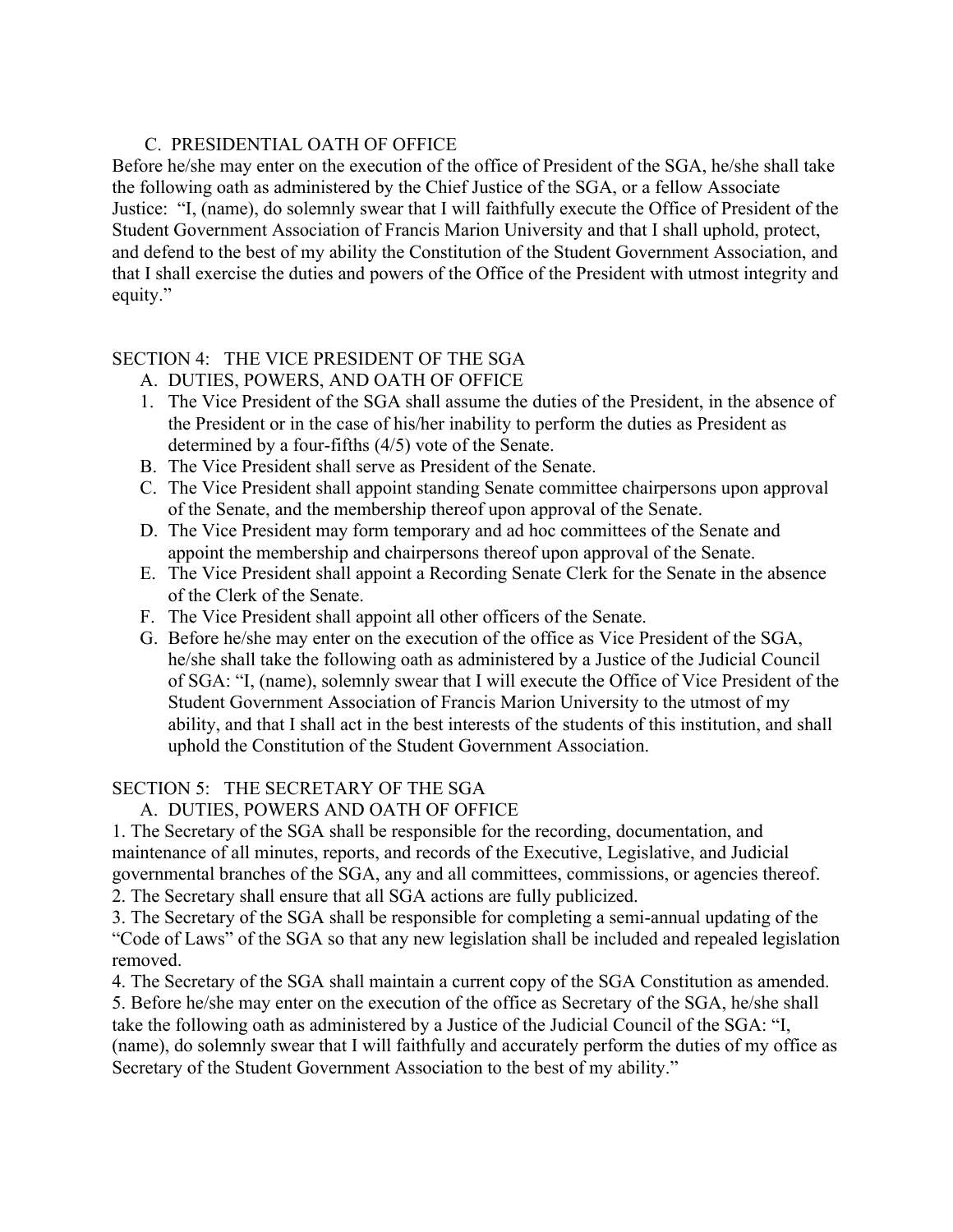## SECTION 6: THE TREASURER OF THE SGA

- A. DUTIES AND POWERS
- 1. The Treasurer shall be responsible for the financial transactions of the SGA and records of such.
- 2. The Treasurer shall, in cooperation with the President of the SGA, prepare the annual budget of the SGA. This shall occur by no later than September 30, of each calendar year.
- 3. The Treasurer shall receive any requests for funds from the SGA by registered student organizations and shall present such requests to the Executive Council and SGA advisor for review. After review, the Treasurer shall present to the Senate such proposals, as revised if appropriate, for review and approval at the pleasure of the Senate.
- 4. Before he/she may enter on the execution of the office as Treasurer of the SGA, he/she shall take the following oath as administered by a Justice of the Judicial Council of the SGA: "I, (name), do solemnly swear that I will faithfully and accurately perform the duties of my office as Treasurer of the Student Government Association to the best of my ability."

# **SECTION 7: PROHIBITION UPON EXECUTIVE OFFICERS**

**A. An Executive Officer shall automatically have his/her office vacated if he/she should miss more than two (2) sessions of the Senate per semester, without proper approval as determined by the SGA advisor(s), or if he/she shall fail to maintain the required grade point average of that office as so determined by a standard for the operations of the SGA, as adopted by the Senate.**

# **SECTION 8:** AGENCIES OF SGA

- A. THE FRANCIS MARION UNIVERSITY DELEGATION OF SOUTH CAROLINA STUDENT LEGISLATURE
- 1. This Agency, FMU SCSL, shall represent Francis Marion University in South Carolina Student Legislature, which will have the purpose to educate South Carolina's students about the functions of democratic government and to provide a forum for student debate on public policy issues.
- 2. FMU SCSL shall be internally governed by **The Constitution of the Francis Marion University Delegation of the South Carolina Student Legislature** and the **SGA Code of Laws**.
- B. THE UNIVERSITY PROGRAMMING BOARD OF FRANCIS MARION UNIVERSITY
- 1. This Agency, UPB, shall serve the student body by providing variety of programs and services that enhance the out-of-classroom experience, promotes leadership, and contributes to the overall mission of the Student Government Association.
- 2. UPB shall be internally governed by The Constitution of the University Programming Board of Francis Marion University and the SGA Code of Laws.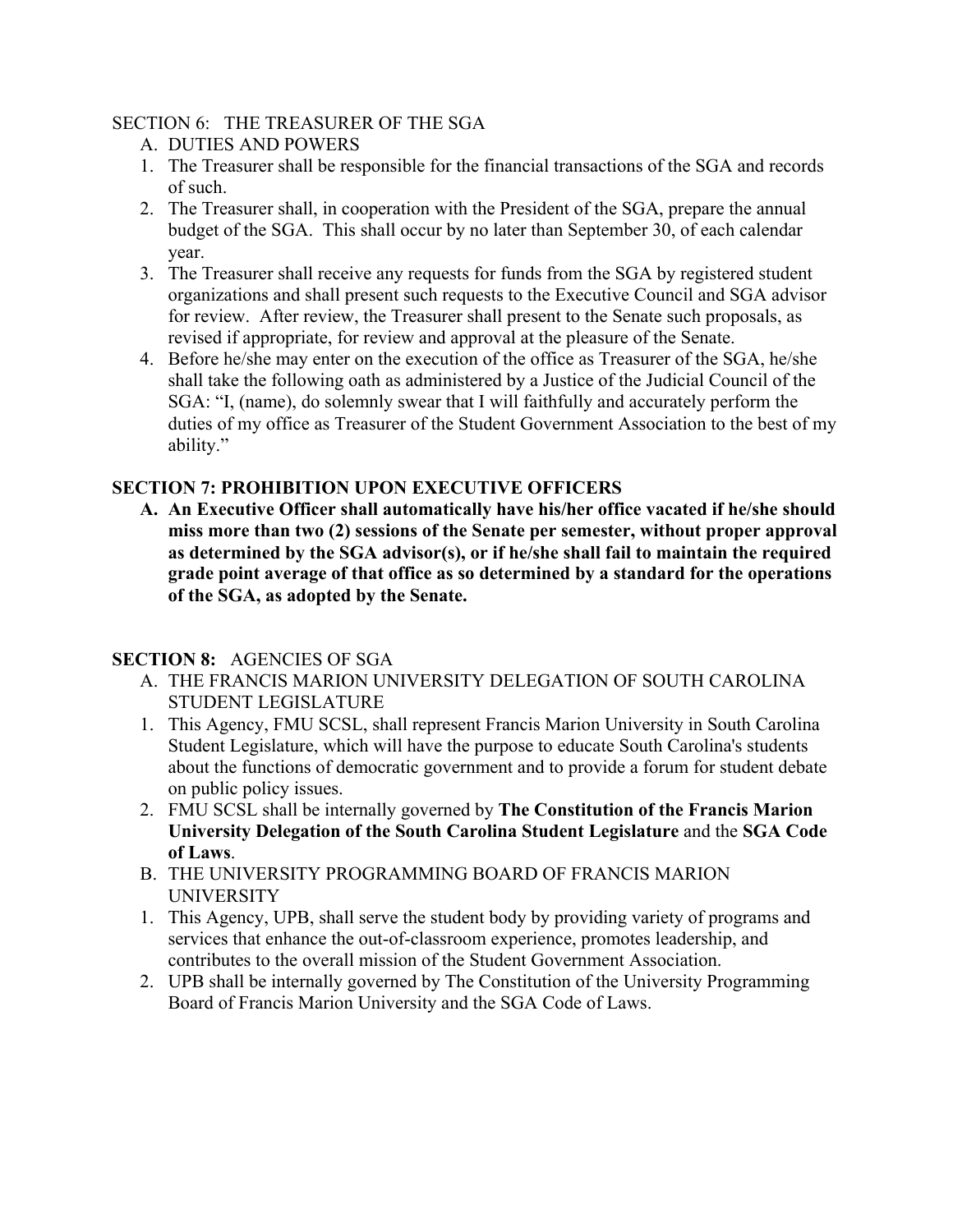## **ARTICLE IV: JUDICAL**

### SECTION 1: MEMBERSHIP AND TENURE

- A. The Judicial Branch of the SGA shall consist of the Judicial Council and whatever inferior Judicial bodies may become necessary and later be created by a four-fifths (4/5) vote of the Senate.
- B. The Honor Council, while not a formal branch of the SGA, shall be considered a part of the Judicial system of the University.
- C. The Judicial Council shall be composed of five (5) Justices, one (1) Chief Justice and (4) Associate Justices, who are nominated by the President of the SGA, and approved by a vote of two-thirds (2/3) of the membership of the Senate of the SGA Student members of the University Conduct Board and any other inferior Judicial bodies hereafter created shall be selected, approved and tenured in like manner.
- D. Justices shall serve a term of one (1) year from the date and time they shall enter into office and shall, before appointment and during their term, maintain a grade point average as required by procedures for the operations of the SGA as adopted by the Senate.

### SECTION 2: THE CHIEF JUSTICE AND ASSOCIATE JUSTICES

- A. The Chief Justice shall be selected in the same manner as the Associate Justices.
- B. The term of the Chief Justice shall expire at the completion of the tenure of the chosen Justices and/or when the Chief Justice resigns or leaves the University.
- C. The Chief Justice shall have no superior powers over the other Justices, other than presiding over all sessions of the Judicial Council, presenting all decisions, rendered by the body, presiding over the impeachment trial of the Executive or Legislative branches of the SGA, and the preparation and arrangement for all meetings of the Judicial Council.

### SECTION 3: JUSTICES GENERALLY

- A. Justices shall sit on cases as designated elsewhere in this Constitution, on cases designated within the SGA Code of Laws.
- B. Justices may issue reports, make statements, and suggest revisions to the University Judicial System.
- C. Justices are bound by rules of confidentiality and by state and federal laws regarding the privacy of students' judicial records.
- D. Justices shall attend all training necessary for the proper conduct of their duties.

## SECTION 4: THE JUDICIAL PROCESS

- A. The University has delegated to the SGA and its Judicial Council the authority to hear cases of alleged violations of the constitution, the SGA code laws, as well as misappropriation of SGA funds.
- B. Cases may be heard by a Board of the Judicial Council consisting of no less than three (3) Justices. Decisions shall be made by majority vote.

## SECTION 5: POWERS AND DUTIES

A. The Judicial Council shall have jurisdiction to hear and decide all matters pertaining to the interpretation of this Constitution and all other laws, resolutions or regulations, passed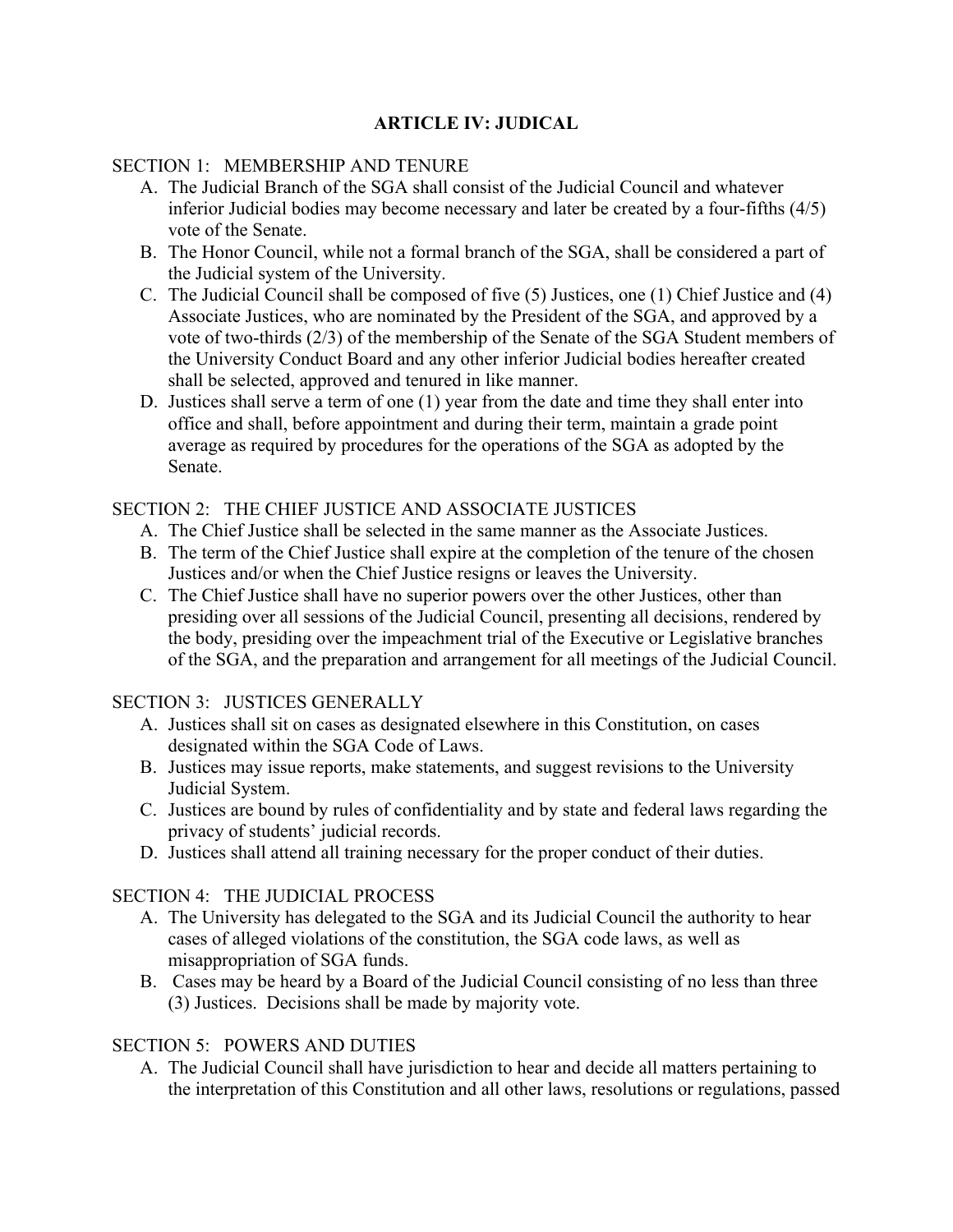and adopted by either the Legislative or Executive branches of the SGA. Their decisions on such matters are final and shall be made by majority vote.

- B. The Judicial Council may override any action of the SGA in which a violation of this Constitution has occurred. Such a vote shall require a four-fifths (4/5) vote of the **Justices**
- C. In cases of alleged violations of this Constitution, the Judicial Council shall, by a twofifths (2/5) vote, determine if the case falls within the jurisdiction of the Judicial Council.
- D. The Judicial Council shall present, to the Executive Council and SGA Senate, a written opinion as to the interpretation of this Constitution and/or alleged Constitutional violations by the SGA which the Judicial Council has voted to override. Copies of such opinions shall also be presented to the Vice President for Student Affairs and the President of the University.
- E. Records of all proceedings of the Judicial Council shall be maintained by the Secretary of the SGA.

## SECTION 6: STUDENT CONDUCT BOARD

- A. The Student Conduct Board shall consist of a pool of up to 40 student to hear cases of alleged violation of the student conduct code by individual student, and/or registered student organizations in conjunction. With the dean of students Offices
- B. The members of the Student Conduct Board must have at least 2.3 GPA and not be members of the Executive, Judicial, or Legislative Branch.
- C. Student members of the Student Conduct Board shall be selected, approved and tenured by the Dean of Students Offices
- D. The Dean of Students Office Shall have Jurisdiction to hear and decide all cases of alleged violation of the Code of Student Conduct of FMU as designated in the Student Handbook and other appropriate University documents.

## SECTION 7: JUDICIAL SESSIONS

- A. In cases of alleged violation of the SGA Constitution and Code of Laws, a minimum of three (3) Justices must be present to hear the case. In no case shall a hearing be held with less than two (2) Justices.
- B. In the absence of the Chief Justice, any other Justice may serve as the presiding officer.
- C. All cases related to the interpretation of this Constitution or alleged violations of the Constitution and Code of Laws by the Executive or Legislative Branch will be open.
- D. All deliberations in all cases will be closed.

## **SECTION 8: VACANCIES**

A. If, at any time, a Justice shall vacate his/her seat due to resignation, impeachment, death, or inability to perform his/her duties and powers as may be determined by a four-fifths (4/5) vote of the Senate, the President of the SGA shall appoint a Justice to fill the unexpired term, with the approval of a two-thirds (2/3) vote of the Senate.

## SECTION 9: OATH OF OFFICE

Before he/she shall enter into the office of Justice on the Judicial Council, a Justice shall make the following affirmation as administered by a fellow Associate Justice of the Judicial Council as selected by the President of the SGA: "I do solemnly swear that I will uphold my